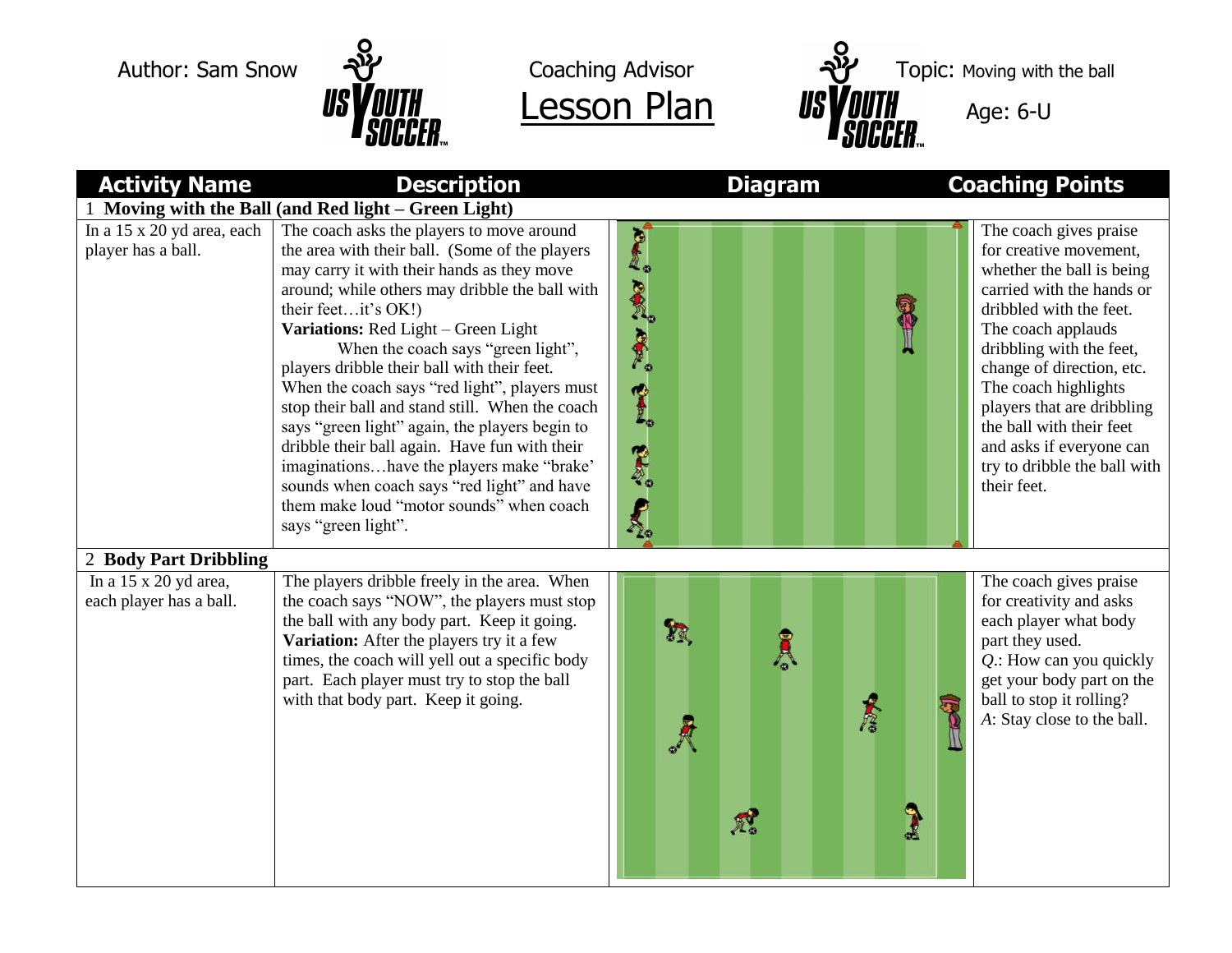



Author: Sam Snow  $\frac{1}{2}$  Coaching Advisor  $\frac{1}{2}$  Topic: Moving with the ball

| UUUULII m<br>UUUULII…                                                                                                                          |                            |  |  |  |  |  |  |
|------------------------------------------------------------------------------------------------------------------------------------------------|----------------------------|--|--|--|--|--|--|
| <b>3 Sharks and Minnows</b>                                                                                                                    |                            |  |  |  |  |  |  |
| 10 x 15 yd.<br>The minnows line up side by side along one of the 10                                                                            | Minnows must keep ball     |  |  |  |  |  |  |
| yd lines facing the other 10 yd line. The sharks<br>rectangular grid.<br>close when being                                                      |                            |  |  |  |  |  |  |
| position themselves inside the grid facing the minnows.<br>Two players, the                                                                    | pressured by the sharks.   |  |  |  |  |  |  |
| <b>PACTE</b><br>When the coach says, "swim", the minnows try to<br>sharks, do not                                                              | Minnows must recognize     |  |  |  |  |  |  |
| dribble their soccer balls past the sharks, safely to the<br>have a ball. The                                                                  | open space so that they    |  |  |  |  |  |  |
| other side of the grid. If a shark steals a soccer ball<br>rest of the                                                                         | can speed past the sharks  |  |  |  |  |  |  |
| from a minnow or kicks a ball out of the grid, the<br>players, the                                                                             | if the sharks are busy     |  |  |  |  |  |  |
| minnow becomes a shark and the family of sharks<br>minnows, each                                                                               | elsewhere. Sharks must     |  |  |  |  |  |  |
| grows. The minnows that make it safely to the<br>have a ball.                                                                                  | concentrate on stealing    |  |  |  |  |  |  |
| opposite side get to swim again on the coach's<br>(tackling) the ball.                                                                         |                            |  |  |  |  |  |  |
| command. Continue until all the players become                                                                                                 | $Q$ .: How do you know     |  |  |  |  |  |  |
| Å<br>sharks. If a shark steals a ball and can dribble it over                                                                                  | where the sharks are?      |  |  |  |  |  |  |
| any line of the grid, then the shark becomes a minnow                                                                                          | A.: Look up from the ball. |  |  |  |  |  |  |
| and the minnow becomes a shark. (These are games of                                                                                            | $Q$ .: How to get past the |  |  |  |  |  |  |
| inclusionno one sits out.)<br>shark?                                                                                                           |                            |  |  |  |  |  |  |
| Variation: start on the long $(15 \text{ yd.})$ line of the grid to                                                                            | A.: Dribble fast when the  |  |  |  |  |  |  |
| give the minnows more room to dribble around the<br>shark looks away.                                                                          |                            |  |  |  |  |  |  |
| sharks.                                                                                                                                        |                            |  |  |  |  |  |  |
| 4 Get Outta' There                                                                                                                             |                            |  |  |  |  |  |  |
| The coach kicks a ball onto the field. The first<br>Set up a 15 x 20 yd.<br>The players get                                                    |                            |  |  |  |  |  |  |
| grid with a goal at<br>player from each team chases the ball and plays                                                                         | repetition on dribbling    |  |  |  |  |  |  |
| each end. The goal is<br>1v1. The players shoot at the goal that is farthest                                                                   | to beat an opponent and    |  |  |  |  |  |  |
| from their starting position. If the ball goes out<br>3-4 steps wide using                                                                     | on shooting. They get      |  |  |  |  |  |  |
| of bounds or is scored, the players must get off of<br>flags or cones. The<br>the opportunity to                                               |                            |  |  |  |  |  |  |
| players are divided<br>the field immediately and return to the end of                                                                          | defend 1v1. They get       |  |  |  |  |  |  |
| into two teams, color<br>their line. If they don't get off the field quickly,<br>repetition trying to<br>steal a ball from an                  |                            |  |  |  |  |  |  |
| the coach yells," Get Outta' There!" Once the<br>coded with pennies.<br>players are off the field, the coach kicks the next<br>NO GOALKEEPERS. |                            |  |  |  |  |  |  |
| opponent (tackling).<br>The coach is located                                                                                                   | The coach must praise      |  |  |  |  |  |  |
| ball onto the field and the next 1v1 begins. The                                                                                               |                            |  |  |  |  |  |  |
|                                                                                                                                                |                            |  |  |  |  |  |  |
| ball is the cue.<br>centrally on one side                                                                                                      | their effort and make the  |  |  |  |  |  |  |
| If the coach says, "ONE" before she serves the<br>of the field, outside of<br>game exciting with                                               |                            |  |  |  |  |  |  |
| his/her enthusiasm.<br>the playing area. Each<br>ball onto the field, then the game is a 1v1, like                                             |                            |  |  |  |  |  |  |
| above. If the coach says, "TWO" before she<br>team lines up single                                                                             | Q.: When there are three   |  |  |  |  |  |  |
| file on both sides of<br>serves the ball onto the field, then the game is a                                                                    | of you attacking what      |  |  |  |  |  |  |
| the coach facing the<br>2v22 players from each line play against each<br>shape can you try to<br>field.<br>make?<br>other.                     |                            |  |  |  |  |  |  |